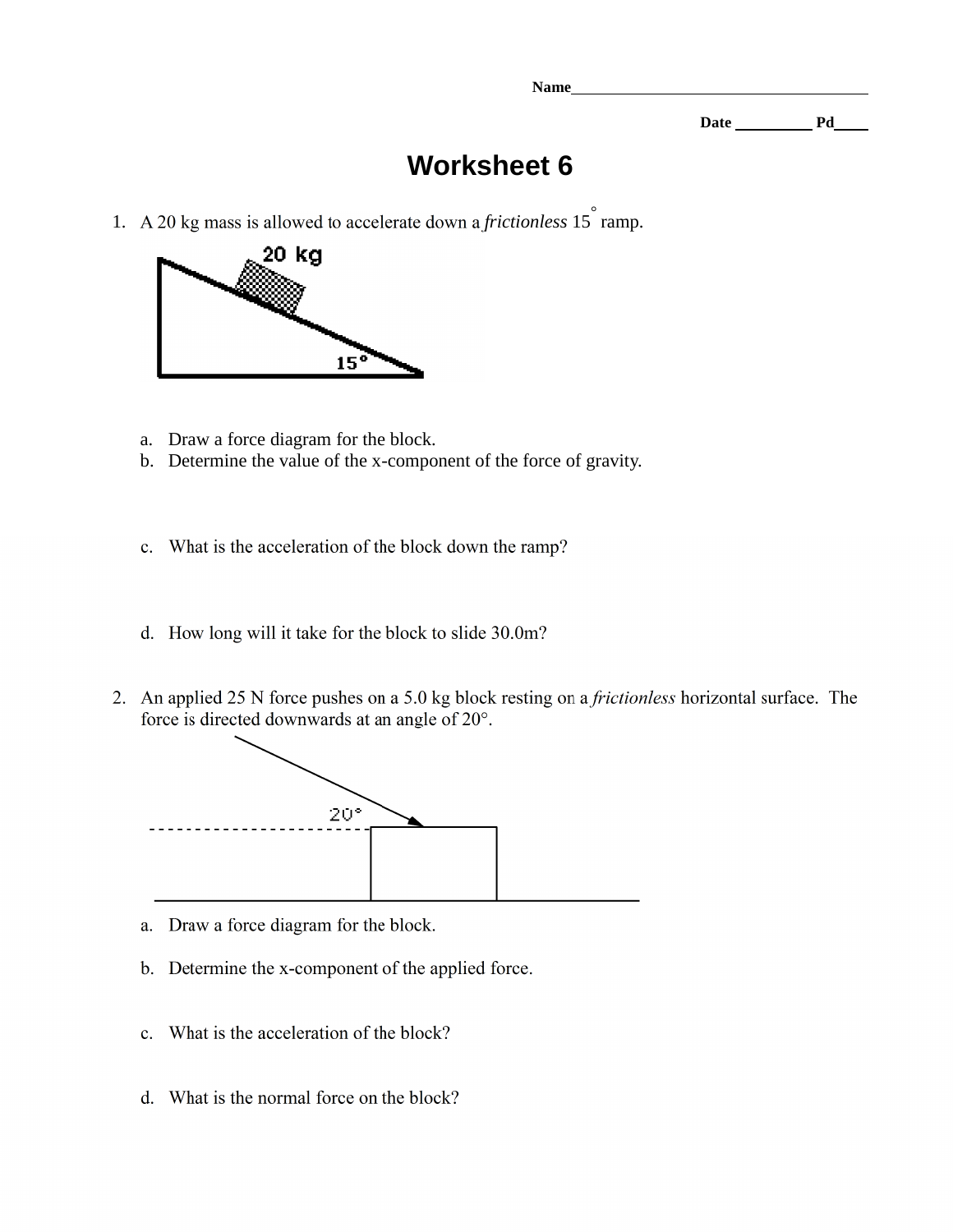3. A 70.0 kg box is pulled by a 400. N force at an angle of 30.° to the horizontal. The force of kinetic friction is 75.0 N. Draw the force diagram for the box.



What is the acceleration of the box?

4. A block is being pulled up a ramp as shown in the diagram below. Assume that the ramp is *frictionless*. Draw the force diagram for the block on the ramp.



What is the x-component of the force of gravity acting on the block on the ramp?

What is the acceleration of the block?